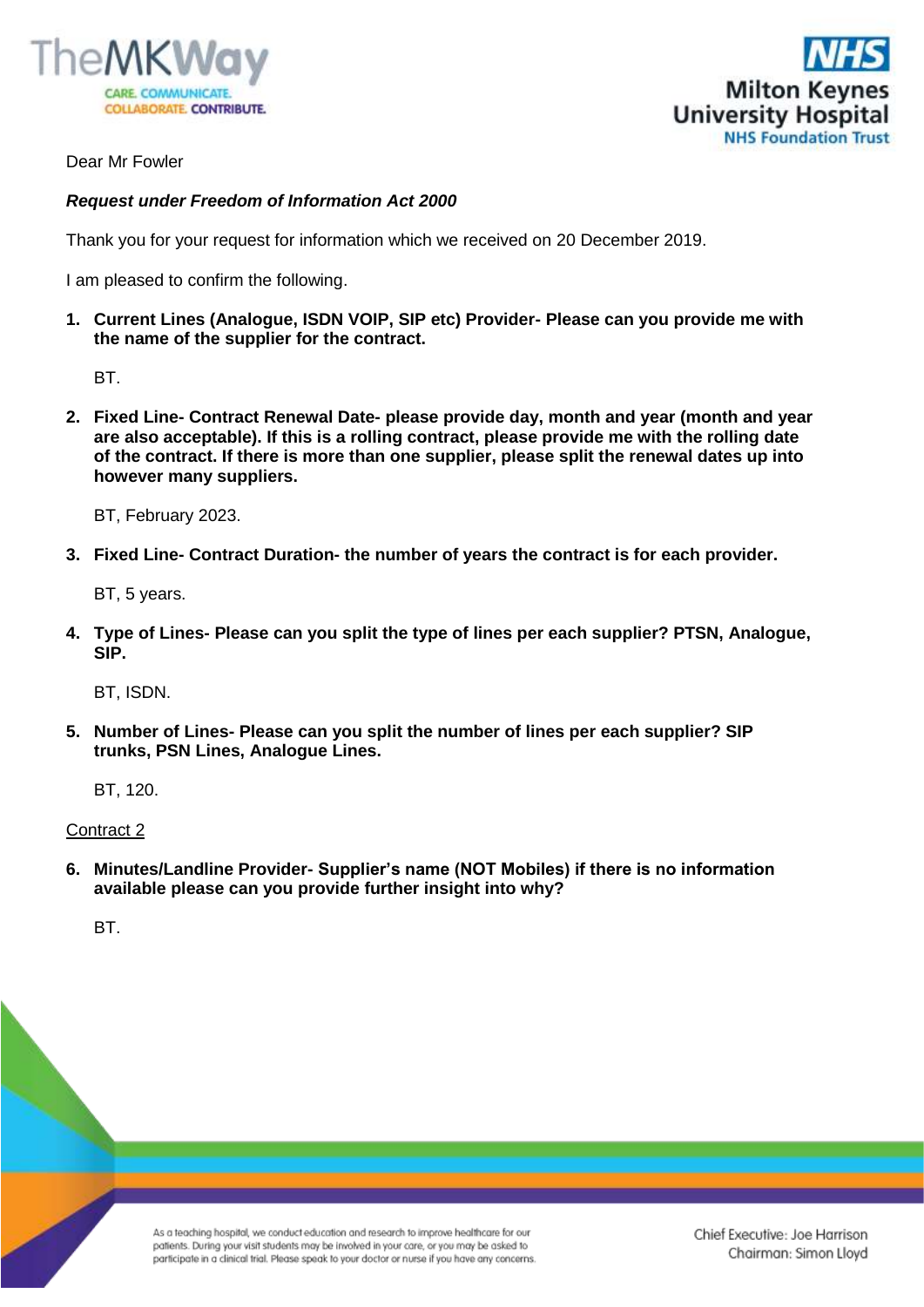**7. Minutes/Landline Contract Renewal Date- please provide day, month and year (month and year is also acceptable). If this is a rolling contract, please provide me with the rolling date of the contract.** 

As above.

**8. Minutes Landline Monthly Spend- Monthly average spend on calls for each provider. An estimate or average is acceptable.**

Unable to breakdown this expenditure.

**9. Minute's Landlines Contract Duration: the number of years the contract is with the supplier.** 

As above.

**10. Number of Extensions- Please state the number of telephone extensions the organisation currently has. An estimate or average is acceptable.** 

2000.

#### Contract 3

**11. Fixed Broadband Provider- Supplier's name if there is not information available please can you provide further insight into why?** 

BT. Boxx Communications Ltd.

**12. Fixed Broadband Renewal Date- please provide day, month and year (month and year is also acceptable). If this is a rolling contract, please provide me with the rolling date of the contract. If there is more than one supplier, please split the renewal dates up into however many suppliers.** 

BT, February 2023. Boxx, November 2022.

**13. Fixed Broadband Annual Average Spend- Annual average spend for each broadband provider. An estimate or average is acceptable.** 

Unable to breakdown this expenditure.

Contract 4

**14. WAN Provider- please provide me with the main supplier(s) if there is no information available please can you provide further insight into why?** 

BT.

**15. WAN Contract Renewal Date- please provide day, month and year (month and year are also acceptable). If this is a rolling contract, please provide me with the rolling date of the contract. If there is more than one supplier, please split the renewal dates up into however many suppliers.** 

BT, August 2021.